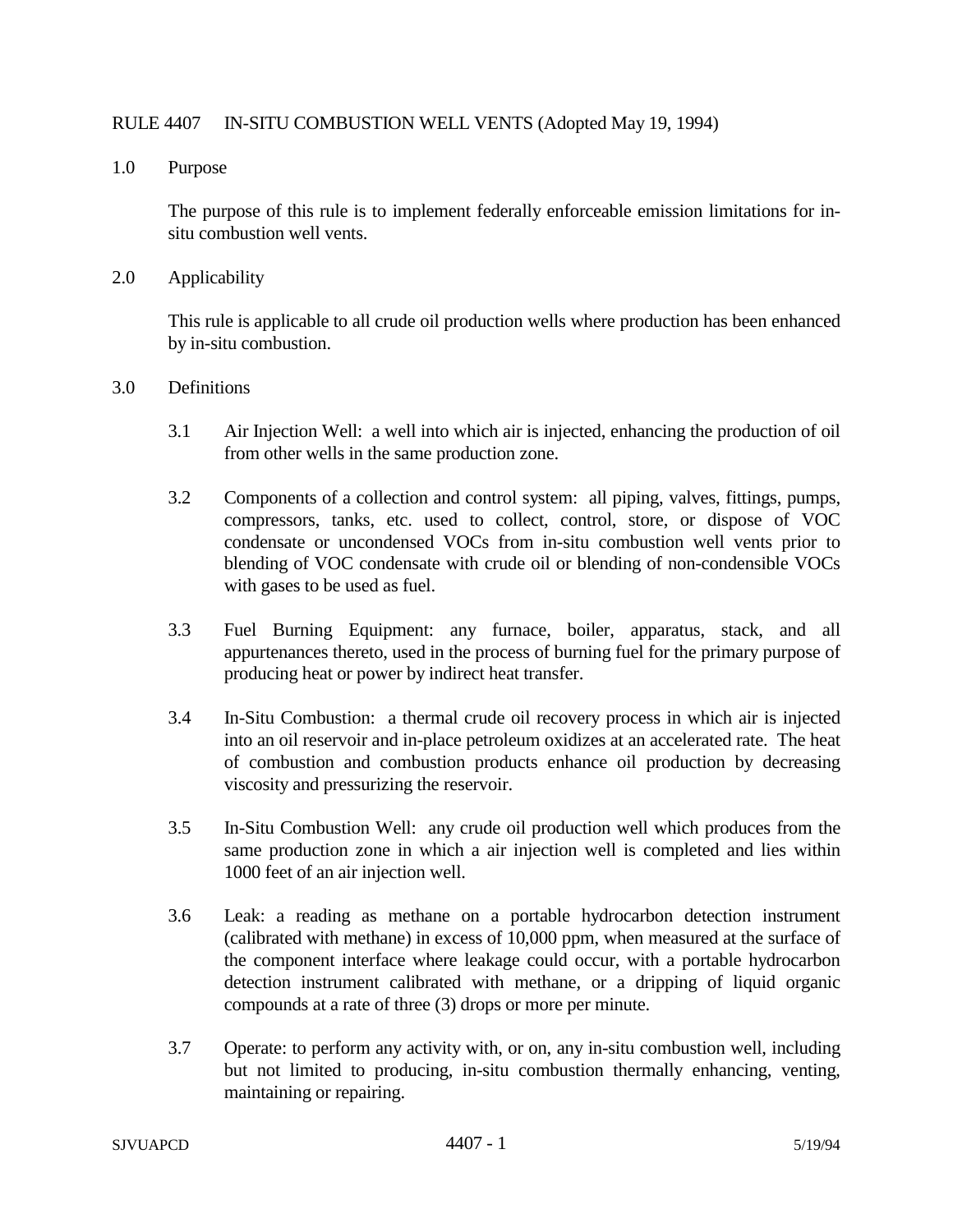- 3.8 Portable Hydrocarbon Detection Instrument: a hand held hydrocarbon analyzer using flame ionization or thermal conductivity as the detection method and satisfying Method 21, 40 CFR Part 60. The instrument shall be calibrated on methane and sampling shall occur at one liter per minute.
- 3.9 Production Zone: a subsurface geologic formation or group of formations of oil bearing material beneath the surface of the ground through which air could migrate from an air injection well to an oil production well.
- 3.10 Service or Repair: a well shall be considered under service or repair during rig-up, operation, and rig-down of any rig or pulling unit used to repair or maintain surface or downhole well equipment.
- 3.11 Volatile Organic Compound (VOC): defined in Rule 1020 (Definitions).
- 3.12 VOC Emissions: emissions resulting from the operation of an in-situ combustion well. Such emissions include uncondensed casing vent emissions and any emissions from components of a collection and control system.
- 4.0 Exemptions

The provisions of this rule shall not apply to any in-situ combustion well that is not producing or is undergoing service or repair.

- 5.0 Requirements
	- 5.1 No person shall operate an in-situ combustion well unless the well vent is connected to:
		- 5.1.1 an emissions control device which abates 85 percent by weight of entering VOC gases and vapors, or
		- 5.1.2 fuel burning equipment or a smokeless flare.
	- 5.2 All components of a collection and control system shall be maintained in good repair. The total number of leaks in a collection and control system shall not exceed two (2) percent of the components in the collection and control system.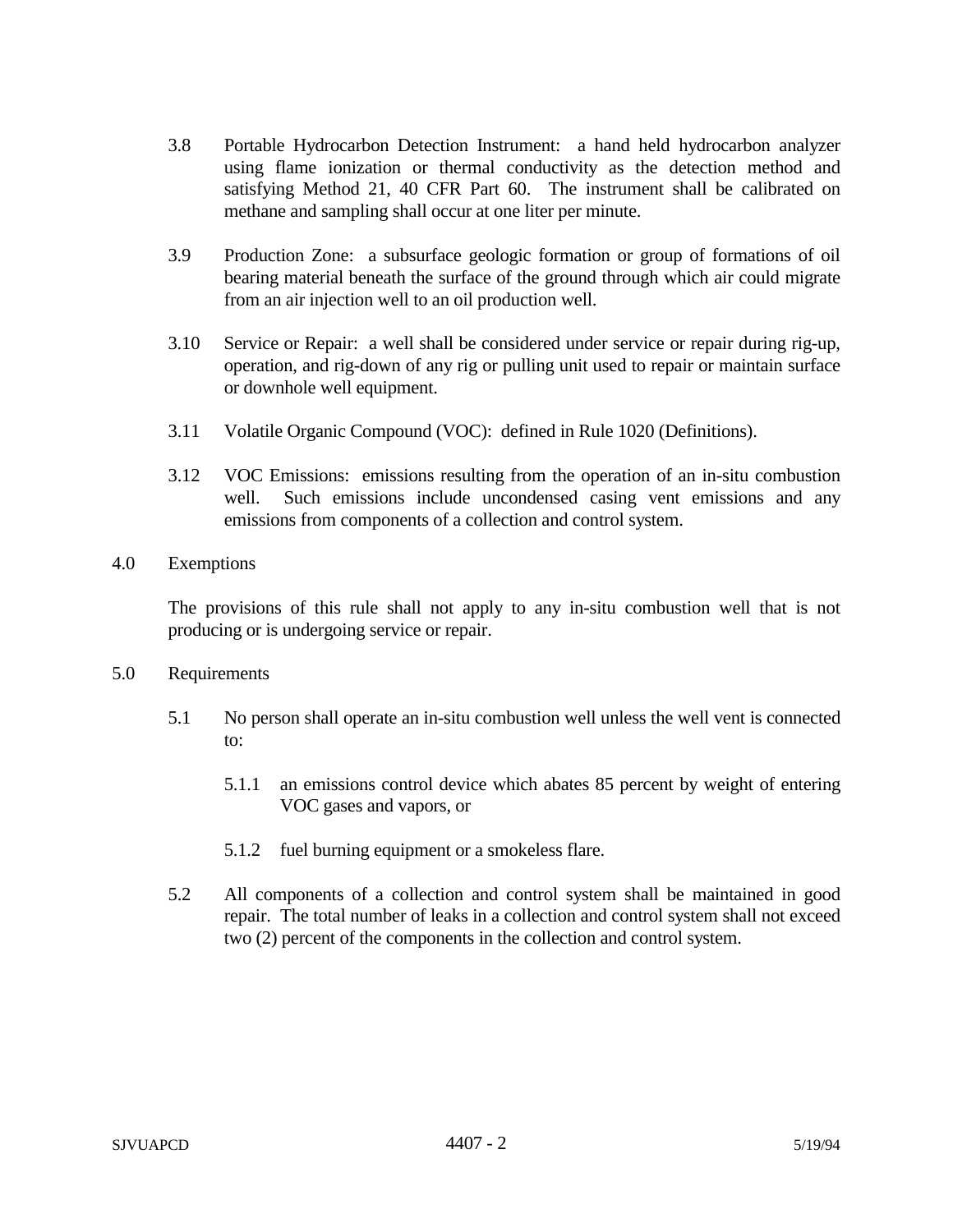- 5.3 Operator Inspection and Maintenance
	- 5.3.1 All components of a collection and control system shall be inspected by the facility operator on a quarterly basis to ensure compliance with the provisions of this rule. If no more than two (2) percent of all components of the collection system are found to be leaking during each of three (3) consecutive quarterly inspections, the inspection frequency may be changed from quarterly to annual.
	- 5.3.2 An operator, upon detection of a leak, shall affix a readily visible tag bearing the date on which the leak is detected. The tag shall remain in place until the leaking component is repaired. An operator shall repair each leak within 15 days of detection. The APCO may grant a ten (10) day extension to repair a leak, provided the operator demonstrates that necessary and sufficient actions have been and are being taken to correct the leak. Failure to repair a leak after a ten (10) day extension constitutes a violation of this rule.
- 5.4 VOC Control Efficiency Testing

Compliance testing for VOC control efficiency shall be performed annually on all collection and control systems used to comply with this rule. Testing shall be performed during June, July, August, or September of each year if the system's control efficiency is dependent upon ambient air temperature. The APCO may waive the test requirements for VOC control efficiency if all uncondensed VOC emissions collected by a collection and control system are burned in fuel burning equipment or in a smokeless flare.

- 6.0 Administrative Requirements
	- 6.1 Recordkeeping
		- 6.1.1 The operator of any in-situ combustion well shall maintain records of operations of each well undergoing stimulation including well number and location, well stimulation start-up and shut down dates, and list of equipment operated, on a monthly basis.
		- 6.1.2 The operator of any in-situ combustion well shall maintain an inspection and maintenance log which contains the date of each inspection, the date of discovery of leaking components, and the date of repair.
		- 6.1.3 Records shall be maintained for a period of two years and be submitted to the APCO upon request.
	- 6.2 Test Methods